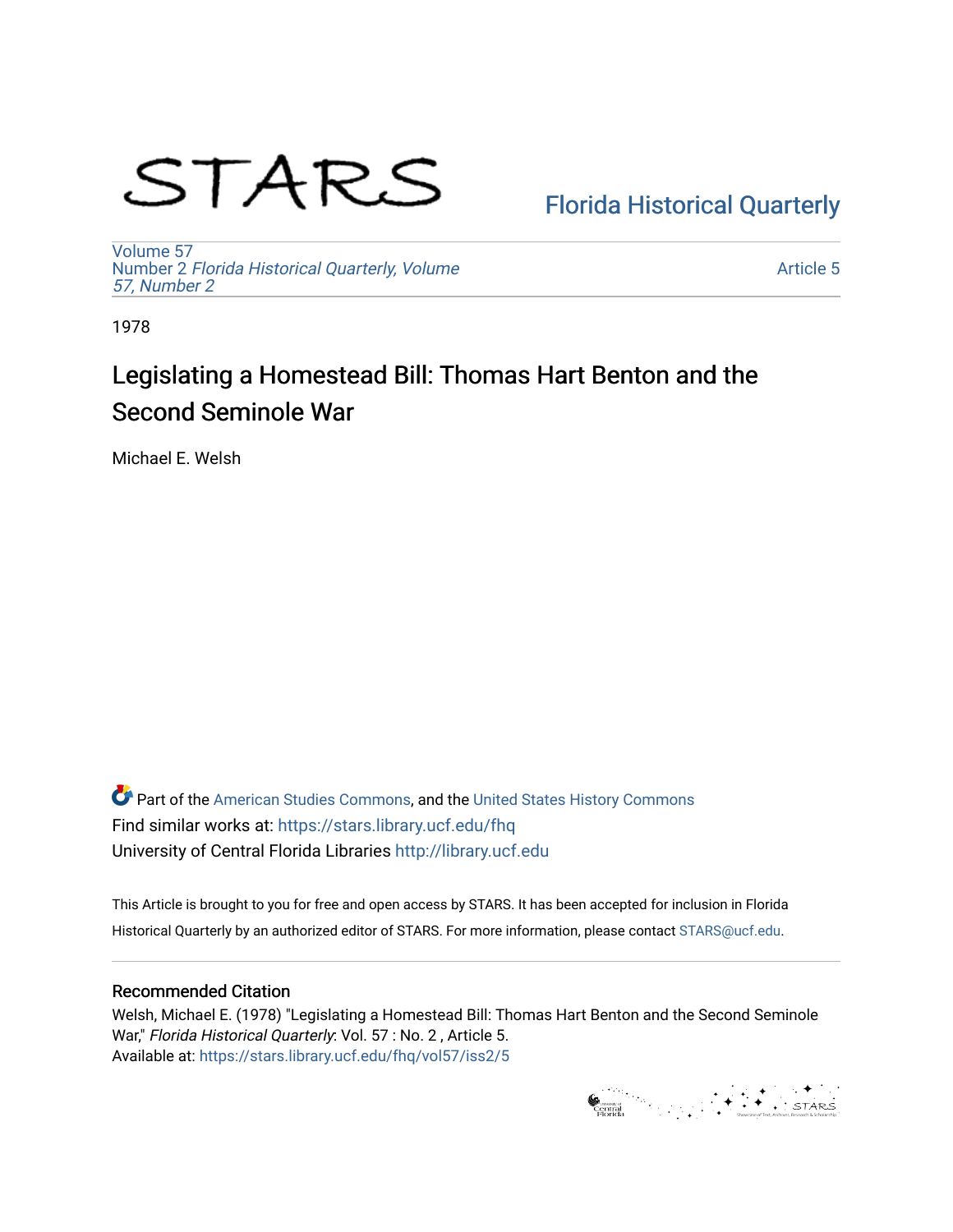#### LEGISLATING A HOMESTEAD BILL: THOMAS HART BENTON AND THE SECOND SEMINOLE WAR

#### by MICHAEL E. WELSH\*

 $0^{\text{F}}$  THE MANY causes Thomas Hart Benton espoused in his long Senate career, few demonstrate more clearly his perseverance Senate career, few demonstrate more clearly his perseverance and determination than his support for Florida during the Second Seminole War (1835-1842), culminating in his Armed Occupation Act of 1842. The United States government and its citizens, in pursuit of a policy of aggressive territorial growth, met the stubborn resistance of an exotic blend of runaway slaves and expatriate Indians in the swamps and marshes of the Florida peninsula. <sup>1</sup> Determined not to suffer a fate similar to other southeastern tribes during the years of Indian removal, the Seminoles mounted a guerilla campaign which drained the United States militarily, economically, and emotionally.<sup>2</sup>

The length of the conflict led many observers to despair of any solution short of complete withdrawal. For a people enamored of their "Manifest Destiny," submission to an "uncivilized" enemy bordered on the unthinkable. As chairman of the Senate Committee on Military Affairs, Benton watched with increasing alarm the reversals suffered by the United States forces in Florida. As a major spokesman for frontier expansion and liberal land policies, he empathized strongly with the struggle of Florida's citizens to assume their rightful position in the union of states. As a slaveholder he recognized the tensions between abolitionist and slaveowner recurring in the debates on the prosecution of the Indian war. But above all Benton was a

Mr. Welsh is a doctoral candidate in United States history at the University of New Mexico, Albuquerque.

<sup>1.</sup> John K. Mahon, *History of the Second Seminole War, 1835-1842* (Gainesville, 1967), 2-21. The term "Seminole" is a Creek word meaning "run-away" or "wild one." It applied in the nineteenth century to a variety of Indian groups and their black allies and kin throughout the peninsula.

<sup>2.</sup> Ibid., 321-27. Congress dictated the transfer of the southeastern tribes west of the Mississippi in 1830, in response to southern pressure for fertile Indian lands for white settlement.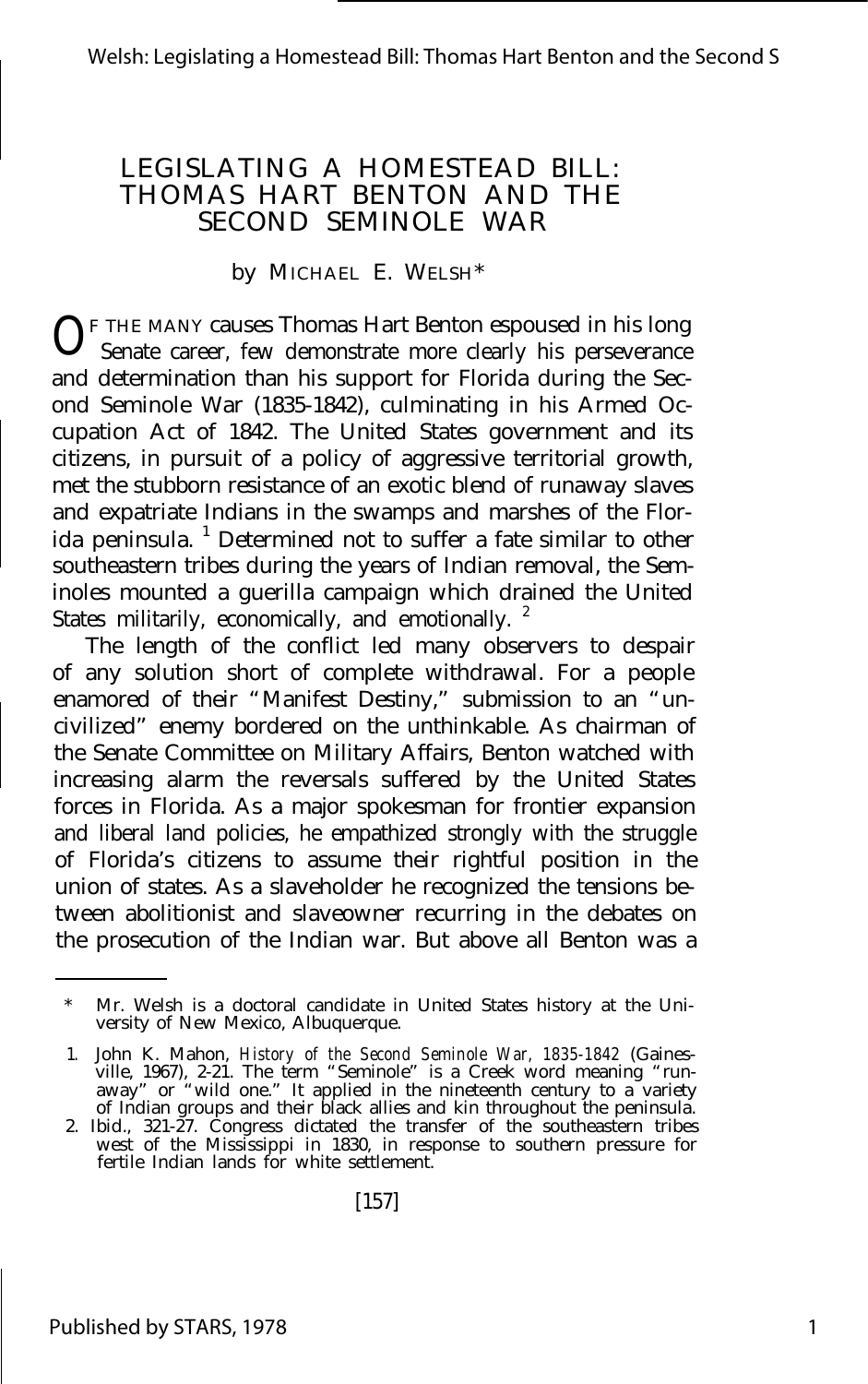Florida Historical Quarterly, Vol. 57 [1978], No. 2, Art. 5

#### 158 FLORIDA HISTORICAL QUARTERLY

nationalist and desired a moderate course to solve the maze of problems attendant to the conflict.

By 1839 Benton had serious reservations about the efficiency of conventional troops in the Florida campaign. Neither regular army forces, amply supplied and equipped, nor militia units could dislodge the Seminoles from their protection in the forests and swamps. In 1837 Benton himself had thought that western frontiersmen, familiar with travel through the wilderness, knowledgeable of Indian habits and warfare, and capable of living off the land, would quickly conclude hostilities.<sup>4</sup> After several fruitless volunteer campaigns, including one from his home state of Missouri, Benton revised his thinking on the strategy of the war.

Convinced of the futility of offensive warfare in Florida, Benton seized upon a plan to populate the peninsula with hardy yeoman farmers, willing to cultivate and defend the land. Such an idea was not new either to the senator or the nation. Malcolm J. Rohrbaugh has called America's public domain, or unsettled frontier, the "magnet" which attracted "one of the greatest mass migrations in the history of the world." <sup>5</sup> The inexorable spread of settlers reshaped the land, as they planted new crops and instituted new ideas about government and democracy. Benton admired the virtues fostered by possession of private property, at one point calling for "gratuitous grants" to all land seekers. Their labor extracted wealth from the soil, he said, and formed the backbone of the nation.  $6$ 

On January 3, 1839, Benton rose before the third session of the Twenty-Fifth Congress to present both his interpretation of the Seminole War and his solution, entitled, "A bill for the armed occupation and settlement of that part of the Territory of Florida overrun by hostile bands of marauding Indians." <sup>7</sup> The war had revealed many divisions within the society at large, he recalled, especially "party spirit," which led various writers and politicians not to condemn the Seminole resistance but to praise

<sup>3.</sup> See Elbert B. Smith, "Thomas Hart Benton: Southern Realist," *American Historical Review,* LVIII (July 1953), 795-807.

<sup>4.</sup> William Richard Gentry, Jr., *"Full Justice": The Story of Richard Gentry and His Missouri Volunteers in the Second Semiole [sic] War* (St. Louis, 1937?), 4-5.

Malcolm J. Rohrbaugh, *The Land Office Business* (New York, 1968), 295.

<sup>5.</sup> 6. William M. Meigs, *The Life of Thomas Hart Benton* (Philadelphia, 1904), 164-76.

<sup>7.</sup> *Congressional Globe,* 25th Congress, 3rd sess., 95.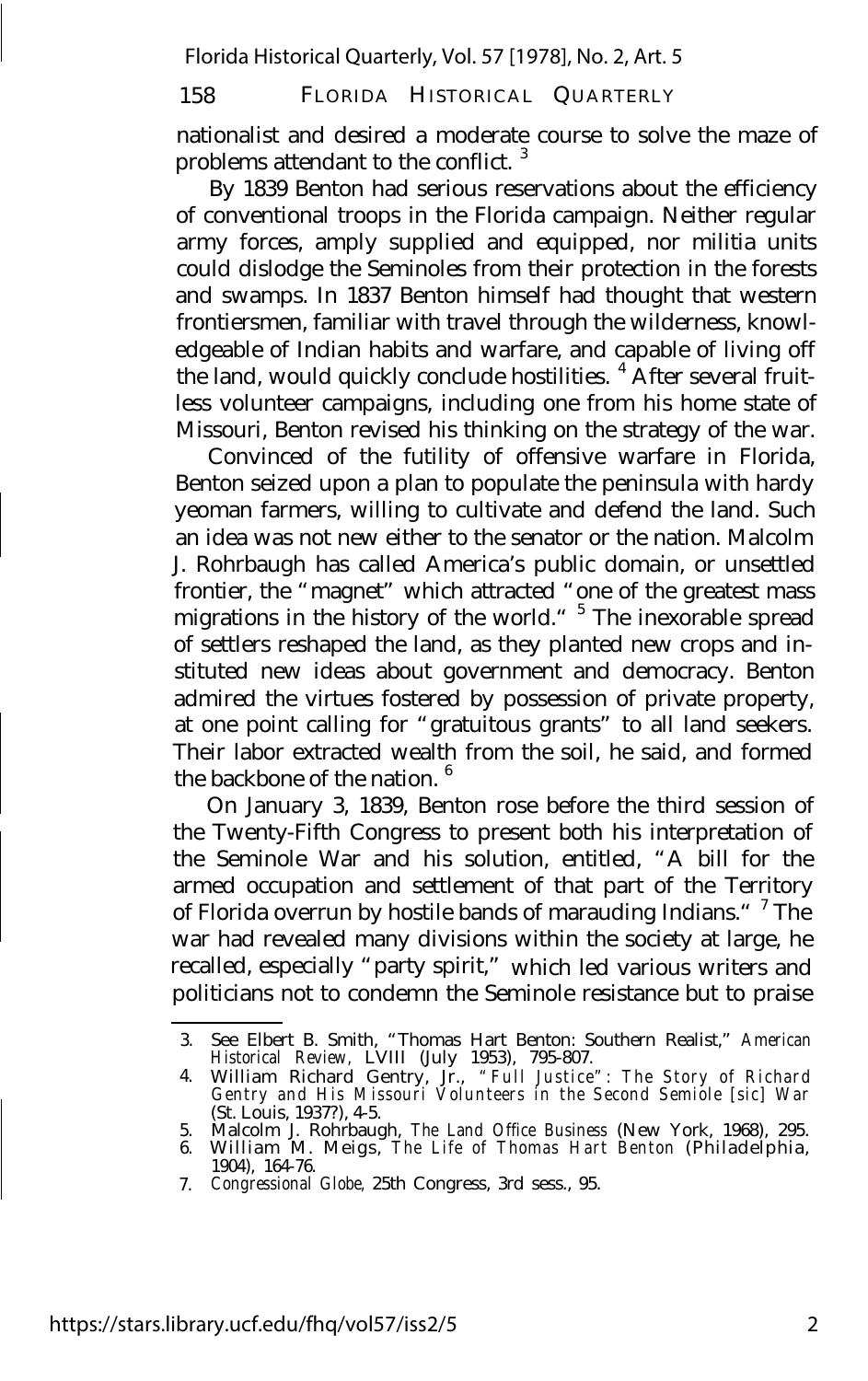the Indian action. Benton feared that the "future historian who should take these speeches and publications for their guide (and they are too numerous to be overlooked), would write a history discreditable to our arms, and reproachful to our justice. It would be a narrative of wickedness and imbecility on our partof patriotism and heroism on the part of the Indians." <sup>8</sup>

To preclude "the danger of such a history," Benton, both as a member of the party in power (the Democrats) and a United States citizen, felt moved by "an imperious sense of duty" to expose such errors. The major cause of the war, he felt, was not in the illegality of the Treaty of Paynes's Landing signed in 1832, whereby seven Seminole chiefs allegedly agreed to removal to lands west of the Mississippi and then later refused to comply. Instead, Benton argued that the Indians pursued the war because of their "thirst for blood and rapine," coupled with their "confident belief" that the swamps would protect them from pursuit by the whites.<sup>9</sup>

Benton then presented his bill to enable white citizens to populate the interior of Florida. It offered free land, weapons, and rations for one year in return for permanent settlement in the area.  $10$  The bill was read and ordered by the Senate to a second reading.<sup>11</sup> On February 5, 1839, Arkansas Senator Ambrose Hundley Sevier of the Committee on Military Affairs reported out the newly-named Armed Occupation bill without amendment. Sevier recommended prompt passage of the bill, and it was then ordered up for a third and final reading.<sup>12</sup>

The following day the Senate resumed consideration of the measure. After Benton suggested a few minor semantic changes, Senator William Campbell Preston of South Carolina, an opponent of the legislation, moved that further action on it be postponed indefinitely. Preston's motion, which passed by a vote of twenty-three to nineteen, took the chamber by surprise. Senator John McCracken Robinson of Illinois, a supporter of the bill who had been outside the hall during the motion, quickly

12. Ibid., 172.

<sup>8.</sup> Thomas Hart Benton, *Thirty Years' View,* 2 vols. (New York, 1854-1856), II, 72.

<sup>9.</sup> Ibid., II, 76. 10. Ibid., II, 77-82. 11. *Congressional Globe,* 25th Congress, 3rd sess., 145.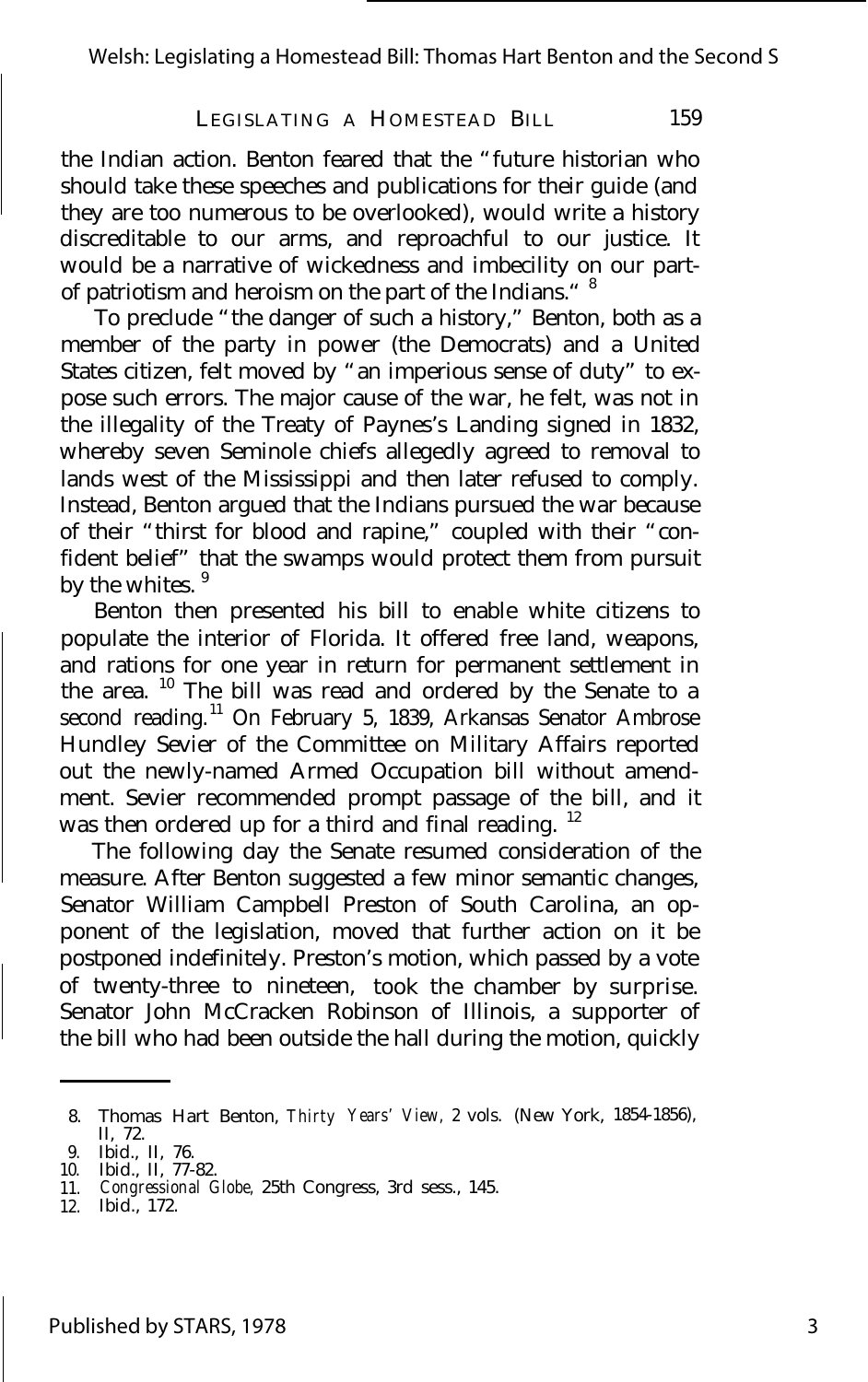moved for reconsideration, and the bill was carried over for further study.  $13$ 

On February 9 when the bill was again being considered, Senator John Williams of Mississippi called for an amendment to require all male settlers claiming land to be at least eighteen years of age. The measure passed, and the bill was printed. <sup>14</sup> On February 19 the measure came up for final discussion. Despite opposition from such luminaries as Henry Clay of Kentucky, Benton's forces carried the day. The Senate accepted the measure, twenty-five to eighteen, and sent it on to the House of Representatives.<sup>15</sup>

The Armed Occupation bill met opposition in the House from a variety of sources. One Florida historian has attributed the bill's defeat in the House to southern pressure. Large slaveholders and land speculators sought the best land for themselves, and obstructed efforts to include small farmers in the measure.<sup>16</sup> The *St. Augustine News* reported that "Southern Conservatives" in the House had indeed hurt the cause. Worse still, an unusual alliance of "Southern Whigs, Abolitionists and Federalists" had conspired to embarrass the Democratic administration of President Martin Van Buren. <sup>17</sup> Should the bill ultimately fail, predicted the *News,* "the blood of the female and of the infant shall be on their [the opponents'] heads."<sup>18</sup>

The House defeat of the bill disturbed Senator Benton but did not keep him from pressing his case again. With the seating of the new Twenty-Sixth Congress, he addressed its first session on December 6, 1839, giving notice of his intentions to reintroduce the Armed Occupation bill.<sup>19</sup> On January 3, 1840, Benton's Committee on Military Affairs reported a new measure out, and it became the special order of the day for Monday, January 6. $^{20}$ 

Benton's persistence with the settlement bill had not gone unnoticed. On December 27, 1839, the *St. Augustine News* re-

- 
- 15. Ibid., 202, 205. 16. James W. Covington, "The Armed Occupation Act of 1842," *Florida Historical Quarterly,* XL (July 1961), 42.
- 17. *St. Augustine News,* April 27, 1839, quoting the *Washington Globe* (n.d.). 18. Ibid., March 23, 1839, quoting the *Washington Globe* (n.d.). 19. *Congressional Globe,* 26th Congress, 1st sess., 20.
- 
- 
- 20. Ibid., 96. The *Globe* did not record the House vote on the Armed Occupation bill, stating only that it failed to pass.

<sup>13.</sup> Ibid., 174.

<sup>14.</sup> Ibid., 181.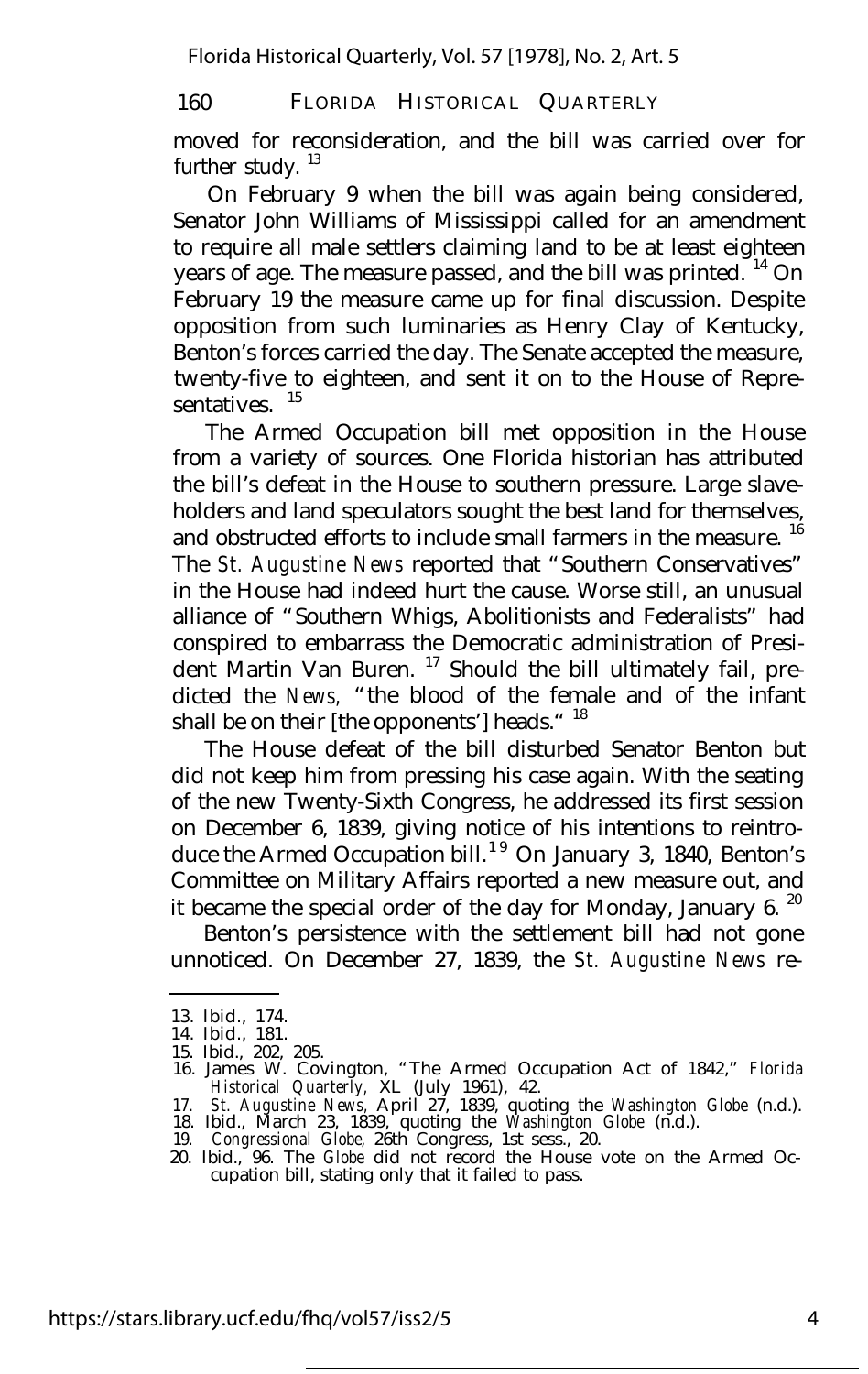Welsh: Legislating a Homestead Bill: Thomas Hart Benton and the Second S

#### LEGISLATING A HOMESTEAD BILL 161

ceived word of the senator's renewed efforts, and took the occasion to offer its congratulations: "Mr. Benton has ever exhibited the most commendable zeal and attachment to the interests of Florida. . . . Her cause, with such aid, is in truly able hands-and we trust that the measure so dear to him . . . will. with his commanding influences, be soon destined to their full fruition." $21$ 

After the reading of the bill on January 7, Benton took the floor to deliver a few pertinent remarks. He noted the bill's previous Senate passage and read the secretary of war's report endorsing armed occupation of Florida. Secretary Joel R. Poinsett further recommended the raising of 1,000 volunteers to serve as mounted dragoons. They were to be trained expressly for guerilla warfare "to render them equal to the Indian in vigor and endurance." This combination of settlement and defense would serve both to populate and secure the area in a manner heretofore untried. $2$ 

Benton then indulged in a lengthy polemic on conditions in Florida, the necessity of the bill, as well as responses to its opposition. Benton referred to several worthy historical precedents for the armed occupation of hostile territory. The children of Israel, he contended, had "entered the promised land, with the implements of husbandry in one hand, and the weapons of war in another." The Goths, he reminded his audience, had overtaken the countries of southern and western Europe in similar fashion. America herself provided the best examples, beginning with the "Pilgrim forefathers," and proceeding to Benton's own experiences in frontier Kentucky and Tennessee.<sup>23</sup>

The army had served its purpose, Benton noted, and deserved the approval of the nation. It had blunted the thrust of Indian resistance and for two years had encountered no major enemy concentrations. Some 2,000 Seminoles had been captured and sent west to reservations in the Indian territory, with the small remainder scattered throughout the swamps in southern Florida. The troops had prepared the country for settlement, Benton reported; they had explored and charted the interior of Florida, "established some hundreds of posts," and built "many

<sup>21.</sup> *St. Augustine News,* December 27, 1839.

<sup>22.</sup> *Congressional Globe,* 26th Congress, 1st sess., appendix, 71. 23. Ibid.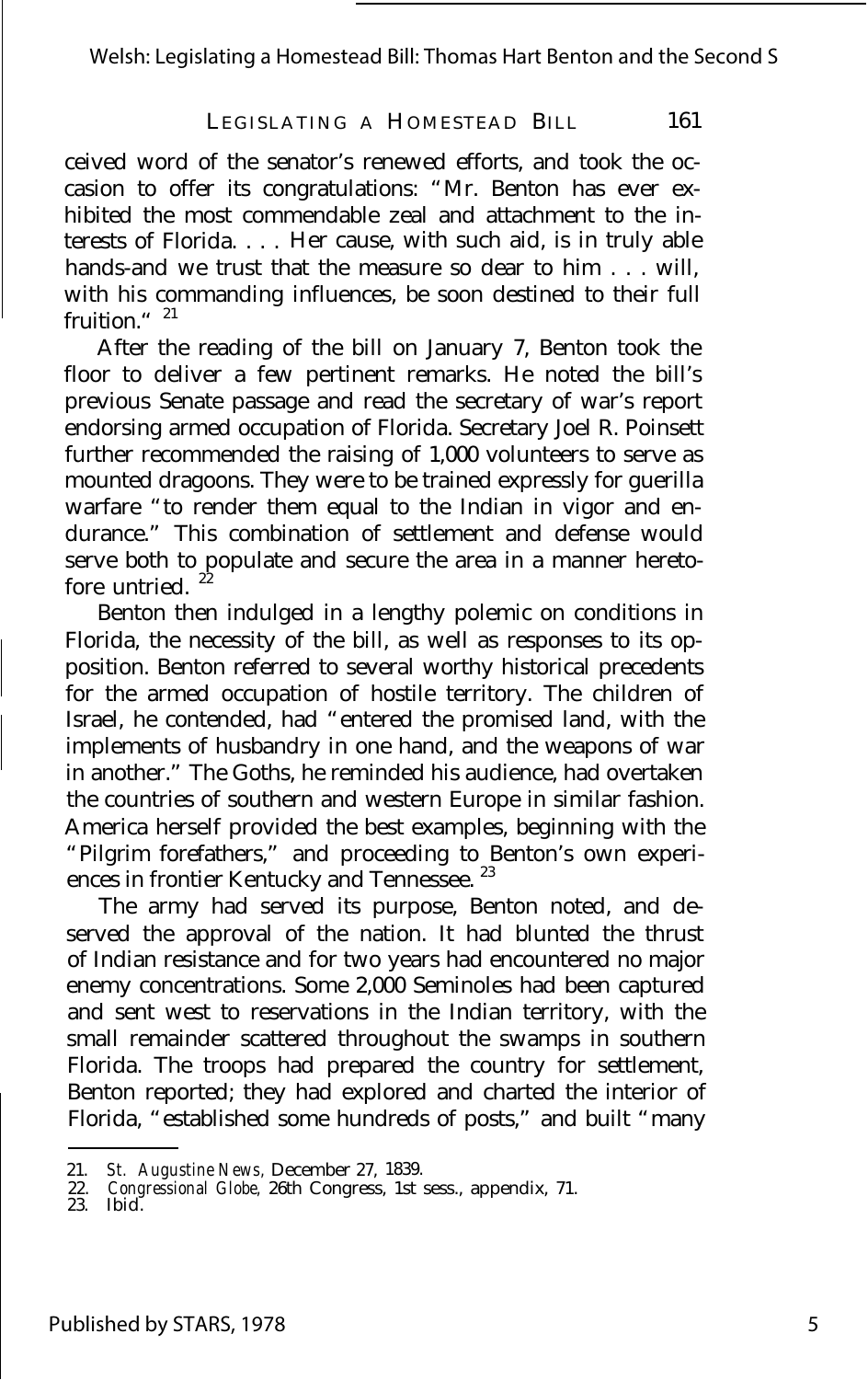hundred miles of wagon roads" and "some thousands of feet of causeways and bridges." The senator took pride in listing these achievements and hoped that his colleagues concurred.<sup>24</sup>

Benton then directed his attention to the government's unsuccessful attempts to negotiate a settlement with the Seminoles in the spring and summer of 1839. These aborted peace efforts, according to Benton, "only served to show the unparalleled treachery and savagism" of the "ferocious beasts" with whom the nation had to treat. The Seminoles accepted the gifts and blandishments of the peace commissioners only to commit further murders. The peace overtures, combined with the success of their "treachery," emboldened the remaining Seminoles to the extent that they might never be seized as captives.  $25$ 

According to Benton, the failed negotiations and offensives left the Congress a galling choice: accept armed occupation or acquiesce in failure. Benton then marshalled four arguments to dramatize the merits of his alternative. First, as a part of the Union, albeit a territory, the citizens of Florida had a "clear constitutional right" to demand protection, and not have to "solicit it as a favor." Second, "humanity and compassion" dictated the extension of assistance and protection to Florida. "These are white people and Christians," Benton noted, who had "suffered every extremity and every horror known to Indian warfare." The senator suspected that this particular point might receive a fair amount of criticism. "According to the pseudophilanthropy of the day," he said, "white people have but a poor chance for compassion against negroes and Indians." But he hoped to muster enough sympathy for the "white Christian race" to counter these arguments.  $26$ 

The interests of commerce underlined Benton's third reason for sponsoring the bill. The Florida peninsula had to be "cleared of marauders," replaced by an orderly population, and "subjected to regular government." Merchant ships which wrecked off the long and irregular coast of Florida often encountered parties of Indians who could not distinguish the crews from the enemy soldiers, with the result that they killed the sailors and seized

<sup>24.</sup> Ibid., 72.

<sup>25.</sup> Ibid., 72-73. 26. Ibid., 73.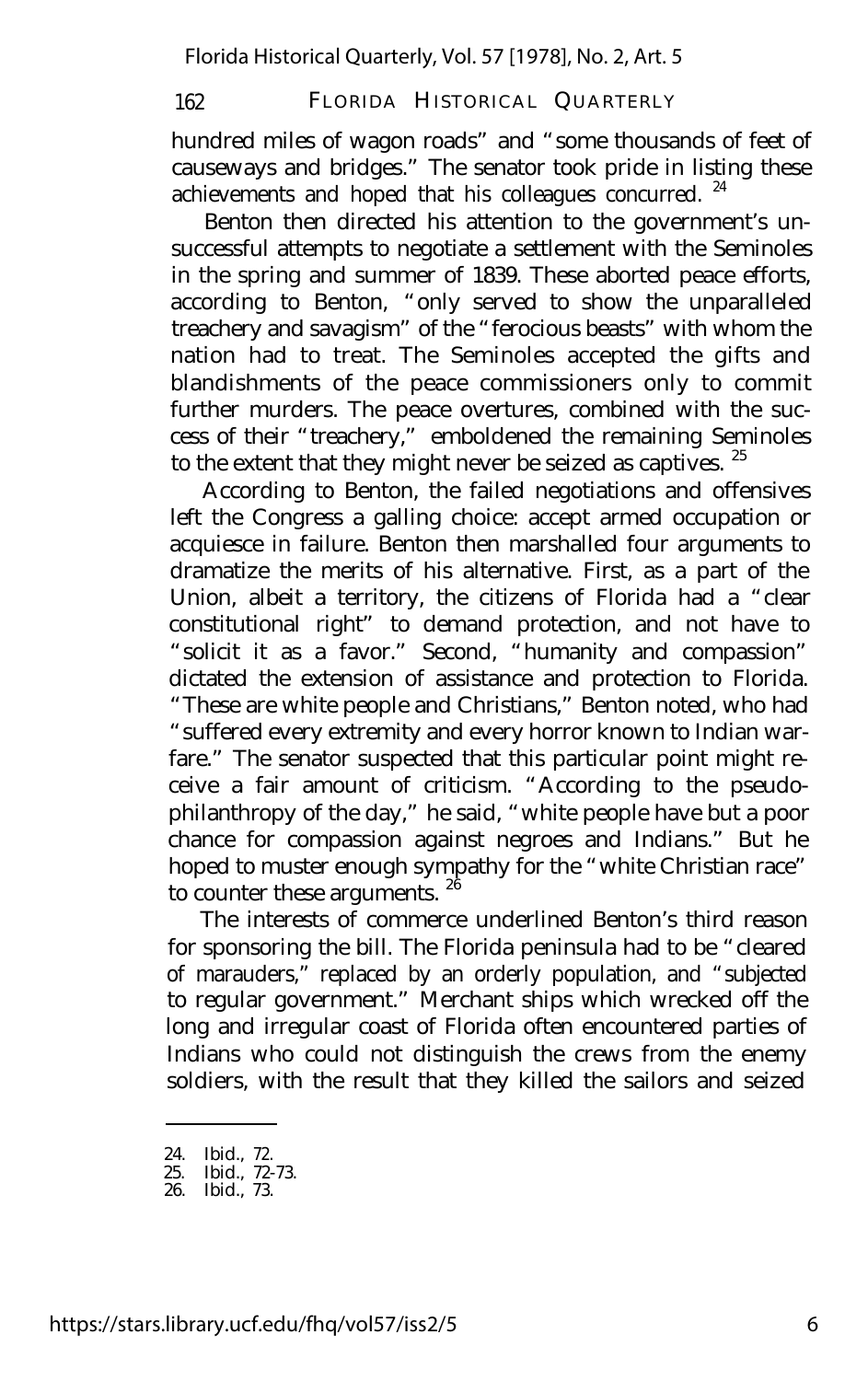their possessions. In the interior, farmers could neither plant their crops nor market them for profit.<sup>27</sup>

Benton's fourth contention was an issue of dubious merit. The peninsula had to be militarily secure, he said, given its proximity to the West Indies. Benton feared that Great Britain, having freed her slaves the decade before, might organize black battalions in the islands to invade Florida, which Benton described as the weakest point of the South. These forces would march north where "the lever would find its fulcrum to raise the black population of the South" to revolt. Florida, a "vital link in the chain of national defense," required preservation at all costs. <sup>28</sup>

Benton found his bill naturally irresistible. It was the appropriate, efficient, and cheap remedy for Florida's ills. "The heart of the Indian," he believed, "sickens when he hears the crowing of the cock, the barking of the dog, the sound of the ax, and the crack of the rifle." Such a frontier cacaphony was proof of the white man's intentions to remain. Indians knew the transient nature of the soldiers' role; "they are mere sojourners in the land," said Benton, "and sooner or later must go away." By placing whites in the Indians' midst, the Seminoles would either assume the offensive or slink off in defeat.  $29$ 

Having made his case, the senator relinquished the floor to his opponents. Senator Benjamin Tappan of Ohio rose to indicate his sympathy for the good intentions of the Armed Occupation bill, but he disapproved of its methods. He doubted whether yeoman farmers would accept the challenge. "The men you will probably obtain," he predicted, "will be the idle and worthless population of our large cities," lured by the free rations and weapons. <sup>30</sup>

Senator William Preston then offered his suggestions for ending the Seminole War. He also shared Benton's concern and went further to place the blame on "the want of the proper attention of Congress to the subject." When the war broke out in 1835, both the Jackson administration and the general public "regarded this contest as a trifling affair," requiring a mere demon-

<sup>27.</sup> Ibid.

<sup>28.</sup> Ibid. 29. Ibid.

<sup>30.</sup> Ibid., 74.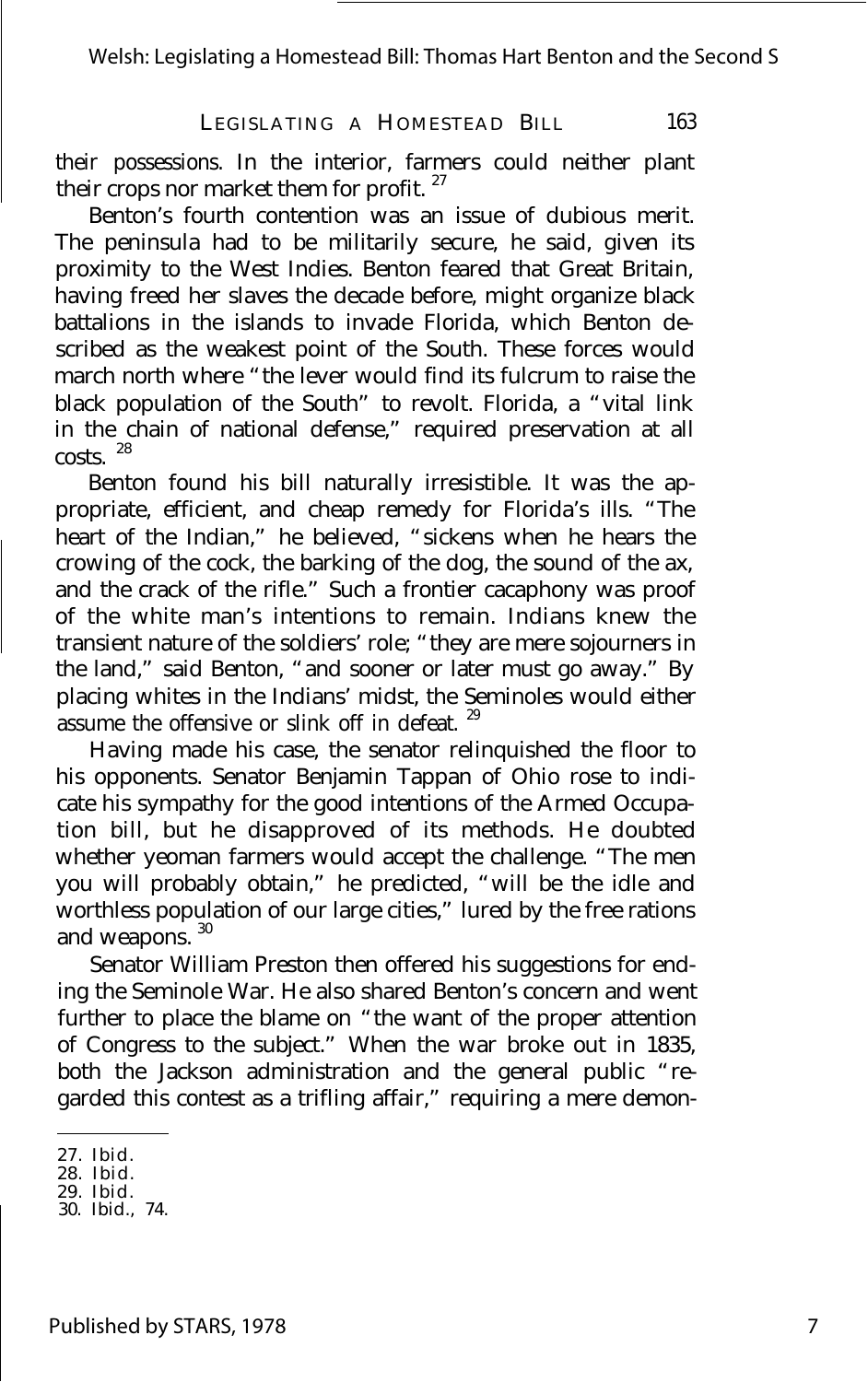stration of force to induce the Seminoles into submission. Now Congress had a \$25,000,000 expense on its hands and was "throwing away the country itself." 31

It was with the mechanics of the Armed Occupation bill that Preston took issue. "The conquest of the country," he declared, "should be made by an adequate force," or the war should be "terminated by treaty." Congress had no power to impose armed settlements, he argued, and even if it did, Congress might have to offer similar inducements at prohibitive expense to other frontier areas. Furthermore, the terrain of Florida, Preston believed, could support no agricultural endeavor save a plantation economy with its large number of slaves. Slaveowners could not defend their possessions as readily as the small freeholder, and the government, Preston feared, would have to assume the burden of Florida's defense.<sup>32</sup>

Preston suggested that Congress implement the plan put forth by General Zachary Taylor during the time he was in command in Florida (1838-1839). Taylor had called for the creation of a district defense, dividing the interior of Florida into sections twenty miles square, each with a command post and a company of troops. These areas would be policed thoroughly to drive the Indians from their protection in the brush. Before it could be implemented, however, the Van Buren administration aborted the plan in favor of a cease-fire and talks.<sup>33</sup>

Preston felt that the government should reinvestigate the merits of Taylor's plan. A cordon of military posts might be constructed across the peninsula, with 10,000 men enlisted to sweep through the territory in a massive dragnet covering every foot of ground. As for the cost of this expedition, Preston had no qualms; in light of the multi-million dollar expenses already incurred, he desired to put an end to the war "at whatever cost." Benton's bill was both inefficient and impotent, and Preston hoped the second vote would meet a fate identical to its first balloting.<sup>34</sup>

After this heated session, on January 8, 1840, the Senate ordered the Armed Occupation bill up for a third reading. <sup>35</sup> On January 10, the bill underwent further debate. Senators Robert

<sup>31.</sup> Ibid.

<sup>32.</sup> Ibid., 75.

<sup>33.</sup> Mahon, *History of the Second Seminole War,* 249.

<sup>34.</sup> *Congressional Globe,* 26th Congress, 1st sess., appendix, 75.

<sup>35.</sup> Ibid., 26th Congress, 1st sess., 107.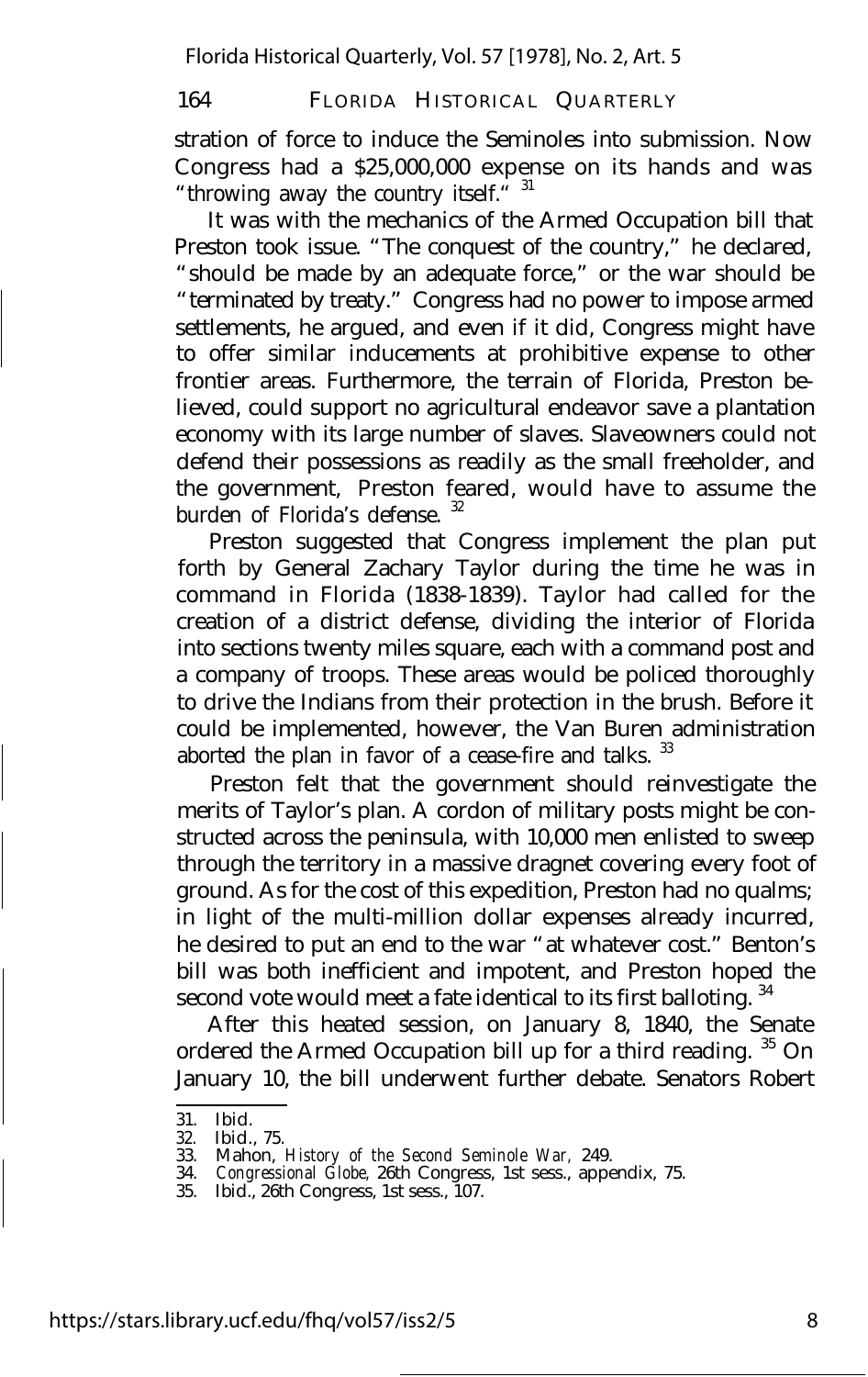Welsh: Legislating a Homestead Bill: Thomas Hart Benton and the Second S

#### LEGISLATING A HOMESTEAD BILL 165

Strange of North Carolina, John J. Crittenden of Kentucky, Tappan of Ohio, and Preston of South Carolina spoke at length against it, and offered several amendments. The Senate went into executive session to discuss the bill and then adjourned without action. <sup>36</sup>

On January 12 Benton received an opportunity to respond to the latest criticisms. In keeping with his style, his answer was lengthy and involved. Benton began by addressing the curious appearance of three Spanish land grants claiming ownership of most of interior Florida. The grants allegedly had been presented by Ferdinand VII of Spain to three Spanish nobles: the Duke of Alagon, the Count of Punonrostro, and Don Pedro de Vargas. The grants, issued from February to April 1818, violated the eighth article of the Adams-Onis Treaty of 1819, which ceded the Floridas to the United States. Article Eight declared all grants tendered after January 24, 1818, to be null and void, with the grants in question specifically mentioned by Ferdinand as invalid. 37

Twenty-two years later these "dead, rotten, and putrid grants, " as Benton termed them, returned to haunt his efforts at achieving peace. The original grantees had long since died and their lands were dispersed among a welter of claimants. The grants comprised all unclaimed territory in Florida and threatened not only Benton's proposal but present occupants of Florida land as well.<sup>38</sup>

Despite the curious nature of this challenge, Benton saw it as "rubbish," and secondary to more important matters. Senator Preston's call for blanketing the peninsula with troops was wellintentioned but uneconomical. To place but one soldier per square mile would require 45,000 combat troops, with another major force as replacements and support. Even now, according to Benton, the existing regiments there were but half-full. Less than 900 enlisted men served in Florida, yet the costs were still exorbitant. "Instead of covering the country with soldiers," Benton argued, "we wish to cover it with inhabitants." 39

Benton then presented letters of support from several key

<sup>36.</sup> Ibid., 113. 37. Ibid., 26th Congress, 1st sess., appendix, 94. 38. Ibid.

<sup>39.</sup> Ibid., 95.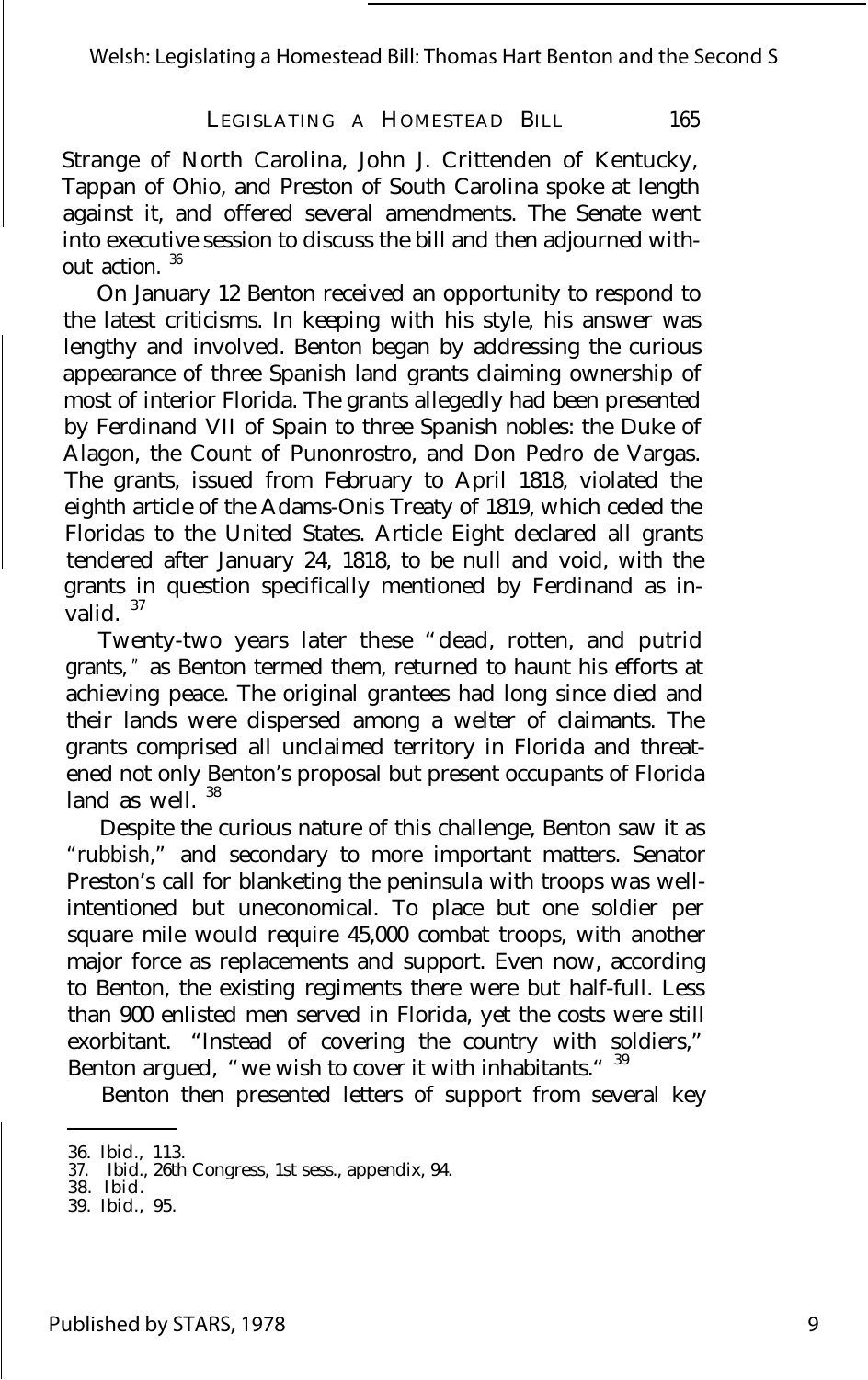government officials who had participated directly in the Florida war. In his annual message to the legislature in January 1839, Richard Keith Call, Florida's territorial governor, recognized the futility of the present offensive warfare. He recommended that settlers be induced to migrate to Florida. He envisioned 10,000 pioneers helping save millions of dollars and thousands of lives and preparing the way for Florida's entry into the Union.<sup>40</sup>

Additional support came from Dr. Thomas Lawson, surgeon general of the United States Army who had witnessed the unpleasant medical aspect of American participation in Florida and was highly skeptical of success in the present efforts. He projected another five to ten years of fighting to rid the country of Indians. The Armed Occupation bill would cast the settlers in a defensive position, Lawson wrote, as "experience teaches us that we are better at repelling an invasion than in making a conquest." <sup>41</sup>

Benton's third and most prestigious supporter was General Thomas Sidney Jesup, commanding officer in Florida from late 1836 to late 1838. Jesup had incurred the wrath of many Northerners for his seizure of Osceola in 1837, while the Seminole chief was ostensibly protected by a flag of truce. Benton felt that Jesup's accomplishments far outweighed the criticism. As Benton noted, Jesup had effected the removal westward of some 2,200 Seminoles; "three or four times more than the number of all the killed and wounded, taken and removed by all the other Generals put together." <sup>42</sup>

Jesup felt that no other measure but the Armed Occupation bill could break down the last of the Seminoles, unless the government was prepared to imitate the tactics of the British on the island of Jamaica during the Maroon War of 1665-1739. For some seventy years black slaves in rebellion eluded capture by hiding out in the mountains. It was not until the British imported bloodhounds to track down the rebels that the slaves surrendered, and the war ended. $43$  Should the government reject these alternatives, Jesup believed the Indians would be caught " only by their own consent," a most unlikely occurrence.<sup>44</sup>

<sup>40.</sup> Ibid., 95-96. 41. Ibid., 96.

<sup>42.</sup> Ibid. 43. Mahon, *History of the Second Seminole War,* 265-67.

<sup>44.</sup> *Congressional Globe,* 26th Congress, 1st sess., appendix, 96.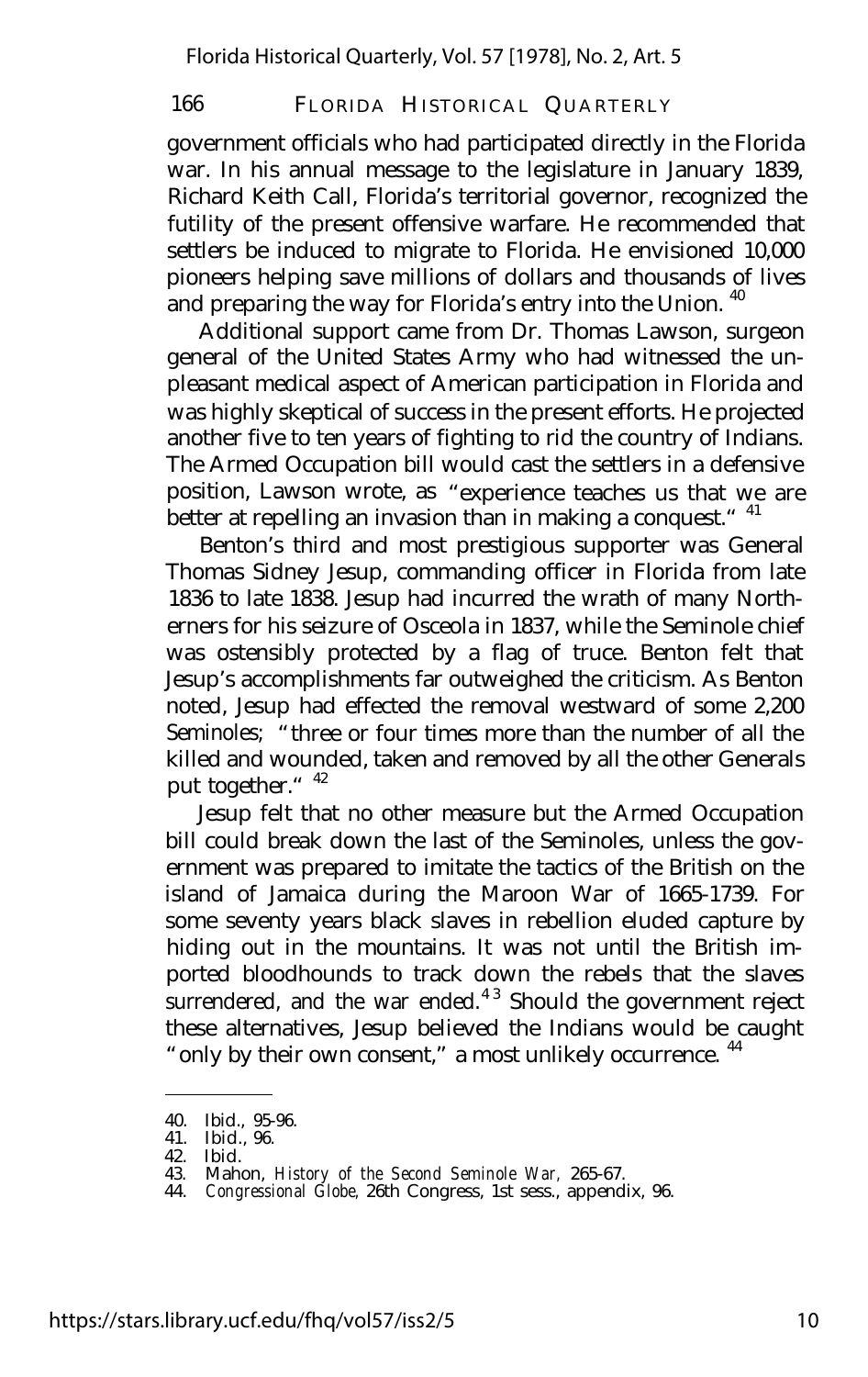Buttressed by such influential support, Benton discussed at length the benefits of the bill for prospective settlers. All males would receive free of charge 320 acres of good farm land, "in a soft climate, open to sea breezes," and ripe for production. Settlers would receive a clothing allowance for one year, payable semiannually at the rate of \$30-50 per person. The settlers would also receive free rations for one year and arms and ammunition valued at \$30 from the government. They would also receive free medicine and medical care in military hospitals when necessary. <sup>45</sup> United States troops would transport them to their homesites and protect them afterwards. <sup>46</sup>

Benton, cognizant of Senator Preston's fears of an inundation of vagabonds and drifters, was careful to outline the type of settler likely to accept these generous terms. Benton sought the yeoman-the "300-acre man," he called him-the man of "muscle, nerve, and of labor." Attracting good men would prove no obstacle since small farmers in land-poor regions of the United States would provide the core of this migration. <sup>47</sup>

The last issue on Benton's agenda was the dismissal of abolitionist charges that the Armed Occupation bill guaranteed another slave state to upset the balance in Congress. Benton welcomed the presence in Florida of small farmers whom he felt would undoubtedly vote Democratic. Northern Whigs and abolitionists were sure to object, Benton said, and would muster all their forces in and out of Congress to defeat the bill. But their small-mindedness would not permit them to see the larger benefits of the bill. It would terminate an expensive contest, pacify a distracted territory, restore exiled citizens to their homes, and draw an integral part of America closer to the Union.<sup>48</sup>

Benton's powerful rhetoric once again had a great impact upon his Senate colleagues. His bill met little difficulty in its last hearings and came up for a final vote on January 20. After brief remarks by both sides, the totals showed twenty-four ayes

<sup>45.</sup> Ibid., 97. The rations consisted of  $3/4$  lb. pork or bacon or 1 1/4 lbs.<br>fresh or salted beef, 18 oz. of bread or flour or 12 oz. of hard bread or<br>1 1/4 lbs. corn meal per person per day, plus, for each 100 rations is an additional allotment of 4 lbs. of soap, 1 1/2 lbs. of candles, 2 quarts of salt, 1 gallon of vinegar, 2 lbs. peas or beans, 10 lbs. of rice, 6 lbs. of coffee, and 12 lbs. of sugar.

<sup>46.</sup> Ibid.

<sup>47.</sup> Ibid., 98.

<sup>48.</sup> Ibid., 99-100.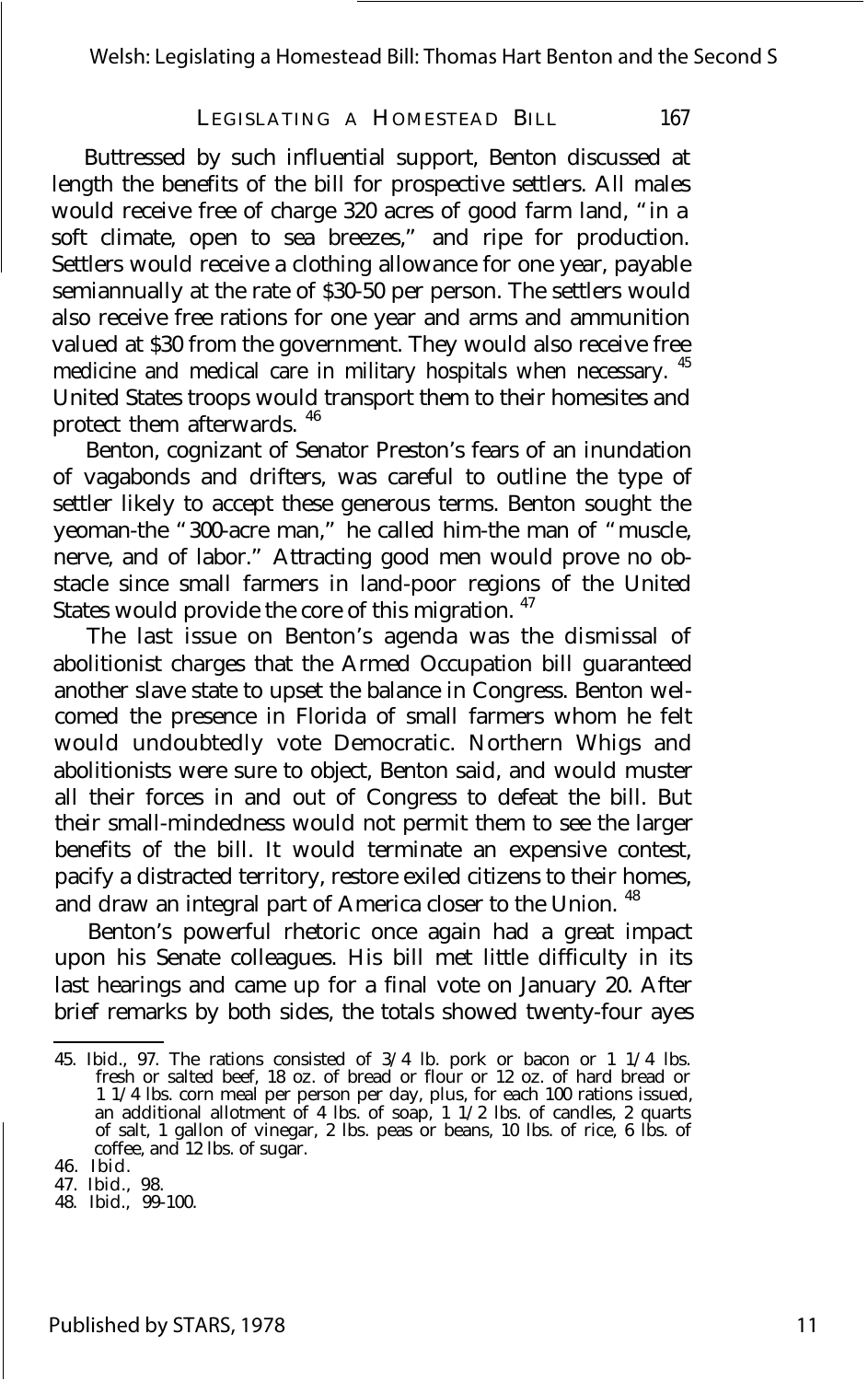and fifteen nays. Benton had triumphed again. <sup>49</sup> But the victory, as before, was short-lived. The House of Representatives found this version of the Armed Occupation bill little different than the one defeated the previous session, and banished it to a similar fate.

For the next two years the Seminole War became the least of Benton's concerns. Personal problems at home, especially his wife's failing health, limited his time on the floor of the Senate. Increased criticism of his policies in his home state forced Benton to return to St. Louis on more than one occasion to explain his actions. But most troubling was the Whig victory in the presidential and congressional elections of 1840. Jacksonian Democrats no longer governed the nation, and the Senate came under the direction of northern Whigs. New issues confronted Congress with the Harrison and Tyler presidencies and the consideration of much Whig legislation. The Armed Occupation bill, twice a failure in the best of political times, had few prospects in 1841.<sup>50</sup>

The bill, dormant for over a year, received a boost on May 10, 1842, when President John Tyler declared an end to hostilities in Florida. He rationalized that there were too few Seminoles (less than 300) left in Florida to justify further operations. The President suggested that settlers venture into the territory now that the region was more secure. Six days later Benton once more introduced his Armed Occupation bill. It was read twice and dispatched to the Committee on Military Affairs for further study. On June 2, Benton reported out his bill, asking for early action.<sup>51</sup>

When Benton stepped onto the Senate floor on June 13 to defend his bill, he detected a changed attitude among his colleagues. The opposition, though still present, seemed less vocal; some enemies had left office, while others had changed their minds and were now prepared to support the measure. His arguments remained the same: the need for quick action to ease Florida's suffering and the benefits to the nation. Perhaps the President's endorsement of the concept of the bill prompted the change; perhaps the easing of tensions in Florida was responsible.

<sup>49.</sup> Ibid., 117-30.

<sup>50.</sup> William Nisbet Chambers, *Old Bullion Benton: Senator From the New West* (Boston, 1956), 251-64. 51. *Congressional Globe,* 27th Congress, 2nd sess., 503, 566.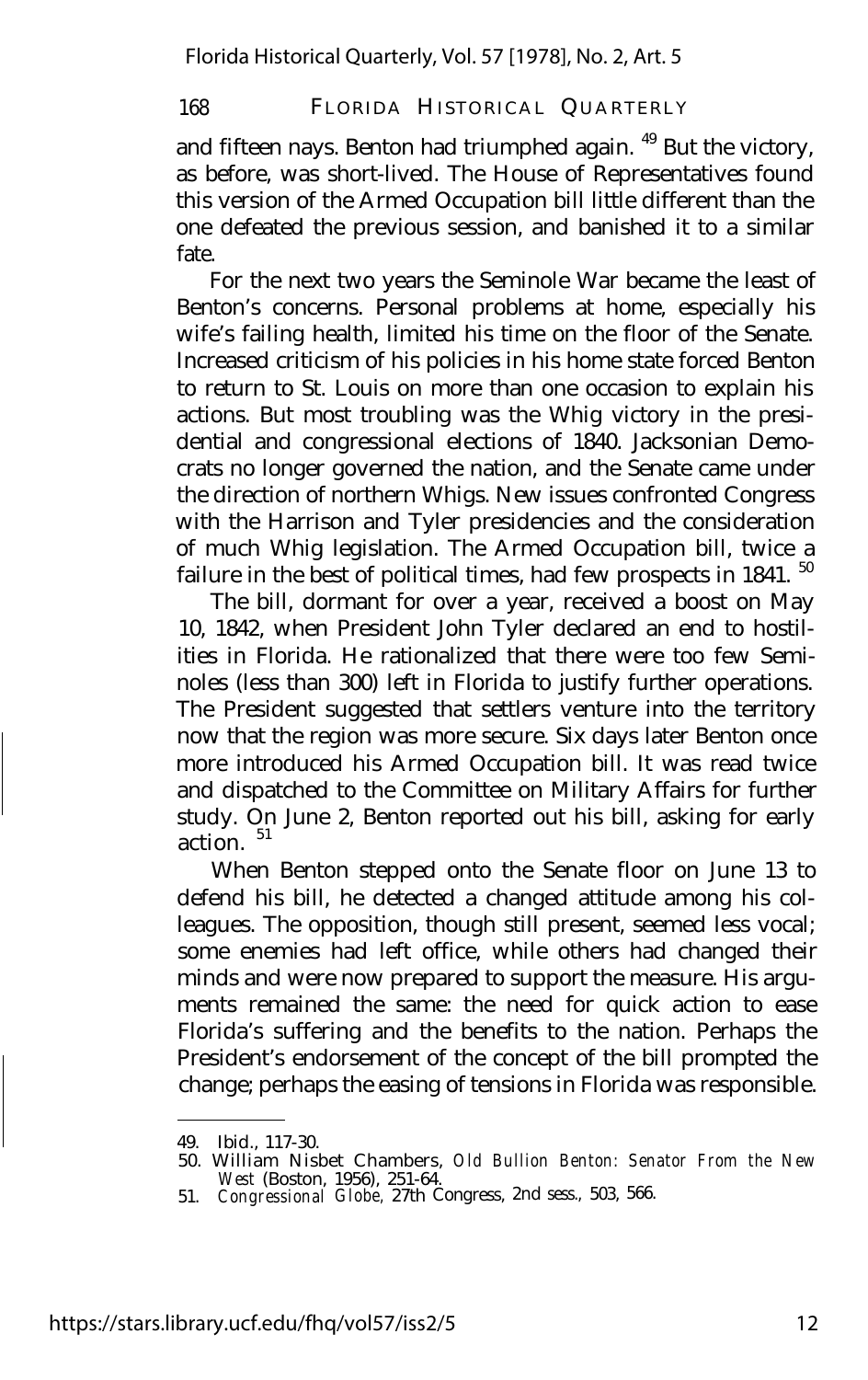Whatever the reasons, the bill's fortunes seemed at last to brighten.

The crucial stage for Benton's bill came on July 18, 1842, when the House of Representatives took up the Armed Occupation bill for the third time. Representative Samuel Stokely of Ohio spoke first in support of the measure, listing its clauses and closing with a plea to avoid the disgrace of being beaten in war by a few savages. Opposition surfaced quickly, as William Cost Johnson of Maryland opposed the idea of free guns and ammunition. This incentive would lure sportsmen, he argued, who would range at will throughout Florida in search of game, not farmland. He condemned the system as a "fraud upon the public" and urged that the bill be set aside. <sup>53</sup>

Stokely responded to these charges by telling Johnson that the clauses granting free weapons and rations had already been stricken from the bill while in a House committee, replaced by additional grants of 160 acres of land to the wives of each male settler. By including women Stokely hoped to enhance permanent settlement, as "the presence of the families would bind the settlers to the soil." To support his case, Stokely narrated several incidents of heroism displayed by women in the early settlement of the West, a process which Stokely saw as having "a most happy effect in stimulating the courage and enterprise of their male relatives." 54

Several other representatives offered amendments for and against the bill, and then John Quincy Adams, former president and antislavery sympathizer, rose to make several observations. He disapproved of the use of the word "protection" in the bill, wondering why Florida was more entitled to protection than Massachusetts. Adams sympathized in principle with the bill's intentions to secure the safety of Floridians. But he also felt that proper treatment of the Indians, coupled with diplomacy, might induce the remaining Seminoles to remove west of the Mississippi and that this bill might not be the answer. <sup>55</sup>

Horace Everett of Vermont followed Adams, claiming that the measure was nothing more than a scheme for land specula-

<sup>52.</sup> Ibid., 618-19. 53. Ibid., 764. 54. Ibid., 765.

<sup>55.</sup> Ibid.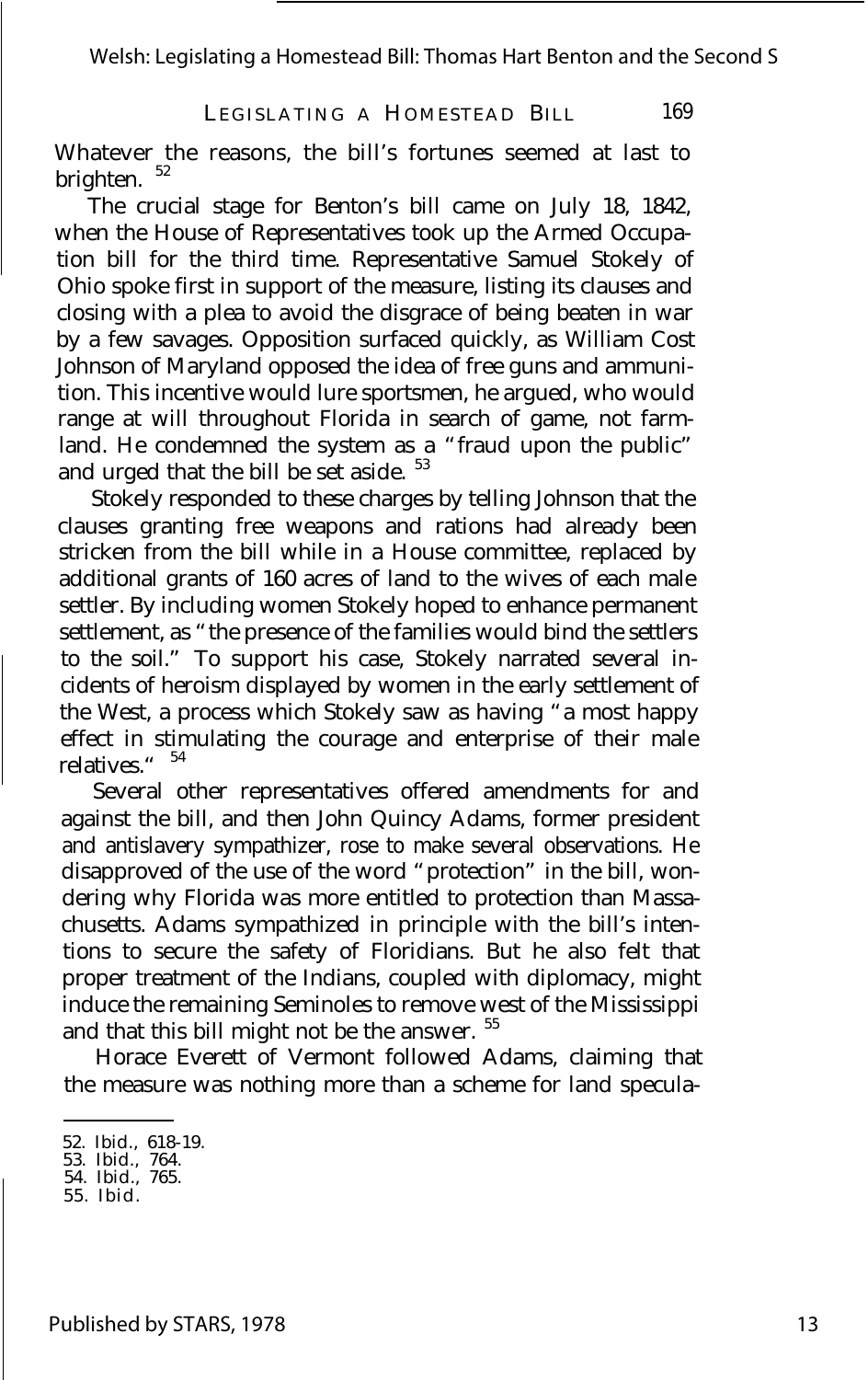tion, injurious both to Florida and the rest of the country. He offered an amendment authorizing the President to pay each Indian warrior who surrendered and migrated west \$1,000, as well as \$200 to every person persuading an Indian to remove. An additional \$100,000 was requested to defray the expenses of this surrender and migration. Everett's motion was defeated. <sup>56</sup>

With the close of debate in the House on July 18, the Armed Occupation bill came up for a vote. Its opponents fought to the end, moving for reconsideration and tabling, and finally adjournment when their other tactics failed. The House, on its third try, passed the bill by a vote of eighty-two to fifty. Lacking the original provisions for free weapons and rations, the bill went back to the Senate for final action.<sup>57</sup>

On August 1, 1842, the Senate took up the House version of Benton's bill. Senator Joseph White of Indiana objected, stating that any settlement on the land before conducting an official survey would result in bothersome litigation. But William Preston, an old adversary of the bill, registered a telling argument. Times had changed, he said, and Florida no longer needed troops. Though the House bill limited the inducements to settlers, some form of relief had to be extended to Florida. The vote came shortly thereafter, with the Senate passing the bill by a margin of twenty-four to sixteen. <sup>58</sup>

On August 4, 1842, President Tyler signed into law the Armed Occupation Act. All heads of families, male or female, as well as single men over the age of eighteen, were eligible for quarter sections of land. They had to be able to bear arms, though none were furnished, and to settle in an area bounded by a line running east and west about three miles north of Palatka, and ten miles south of Newnansville. No claims could be made within two miles of an army post, on lands with preexisting private claims, or on land containing "live oak or red cedar trees." <sup>59</sup>

A total of 200,000 acres became available to claimants, who

<sup>56.</sup>  Ibid., 765-66.

<sup>57.</sup> Ibid., 766.

<sup>58.</sup> Ibid., 818.

<sup>59.</sup> Armed Occupation Act, August 4, 1842, V U. S. *Statutes at Large,* 502; Mahon, *History of the Second Seminole War,* 314; *Niles' Register,* September 17, 1842; Dorothy Dodd, "Letters From East Florida (1843)," *Florida Historical Quarterly,* XV (July 1936), 51-54.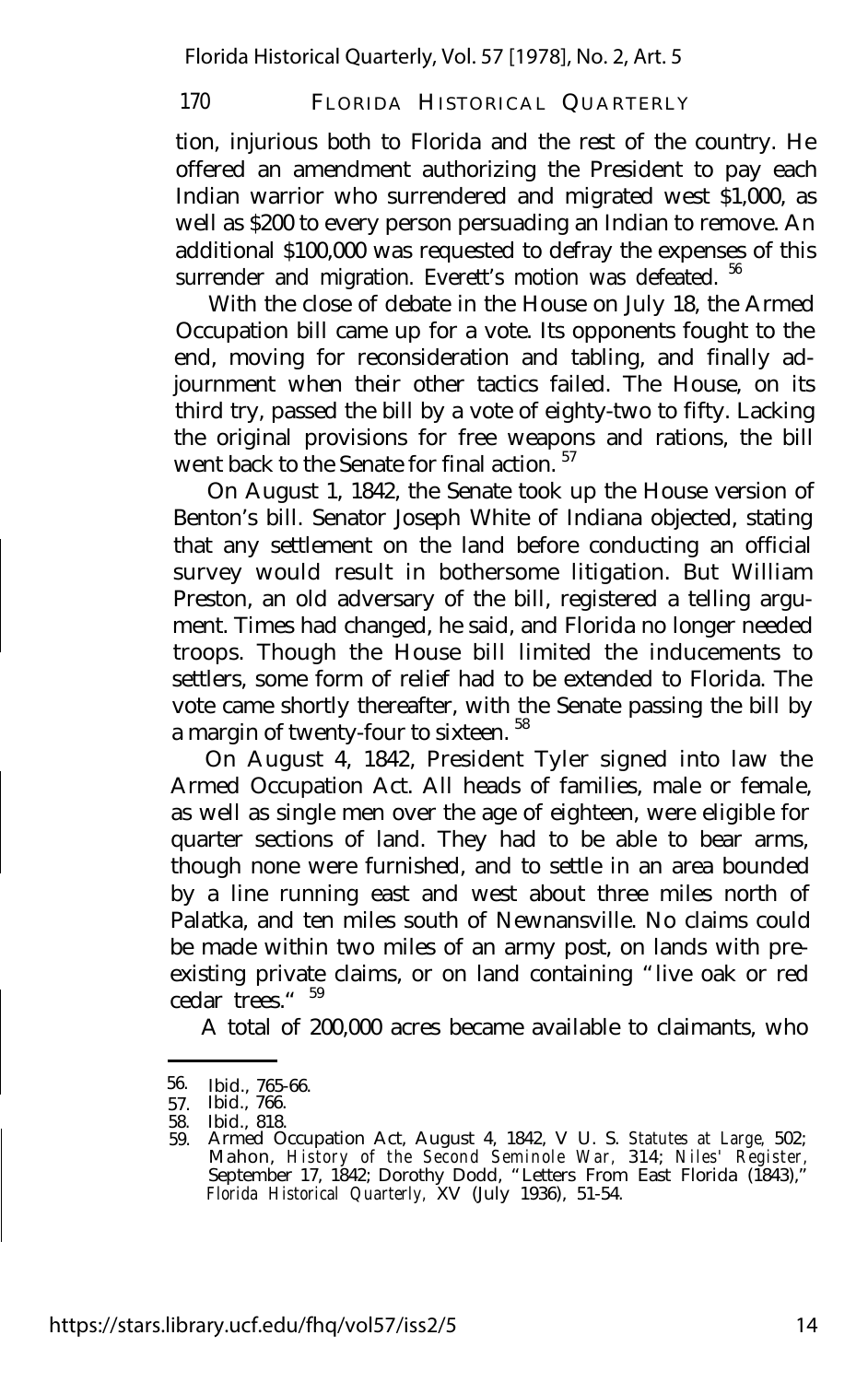could apply at land offices in Newnansville and St. Augustine for settlement permits.<sup>60</sup> The permit listed additional requirements: settlers had to remain on the land for five years, erect a "dwelling house," and "clear, enclose and cultivate" at least five acres of the land. <sup>61</sup> By the close of the year of eligibility, August 4, 1842, some 1,312 permits had been requested with 1,184 claimed. Most land was taken near forts, despite restrictions on such activity, and most permits were issued at the Newnansville land office.  $62$ 

Judging the success or failure of Benton's bill demands more than mere quantitative analysis. The Armed Occupation Act did not create Benton's dream of a "determined band of hard-fighting farmers." Few had decent weapons, and fewer still were proficient in their use. A minor Indian scare in 1849, for example, saw nearly all interior settlements south of Ocala abandoned. Critics also felt that these inexperienced farmers bypassed valuable farmland, choosing nonproductive soil instead.  $63$  On May 3, 1848, the Florida legislature petitioned Congress to modify the five-year residence requirement of the Armed Occupation Act, as many settlers, unfamiliar with Florida's interior climate and terrain, encountered "sickness and bad water" on the hammock lands, and had removed their families to "more healthy spots." The legislature felt that those who had attempted to cultivate the land in good faith deserved title, whether their residency was five years or not.  $64$ 

Despite these arguments, many historians concur in the belief that the Armed Occupation Act was a success. James W. Covington states that settlers formed a "hard core" of opposition to the Indians, and by complaining of sporadic Indian conflicts, forced "reluctant federal officials" into the altercation referred to as the Third Seminole War (1855-1858). <sup>65</sup> John K. Mahon takes an approach similar to Covington's in assessing the act. Assuming five persons per permit, Mahon figures the addition to the population of Florida in the years 1842-1843 to have been nearly 6,500, a sum more than ten per cent of the entire popu-

<sup>60.</sup> Covington, "Armed Occupation Act of 1842," 45.

<sup>61.</sup> Dodd, "Letters From East Florida," 52.

<sup>62.</sup> Covington, "Armed Occupation Act of 1842," 47; Dodd, "Letters From East Florida," 52-53. 63. Covington, "Armed Occupation Act of 1842," 52.

<sup>64.</sup> House Miscellaneous Document 78, 30th Congress, 1st sess.

<sup>65.</sup> Covington, "Armed Occupation Act of 1842," 52.